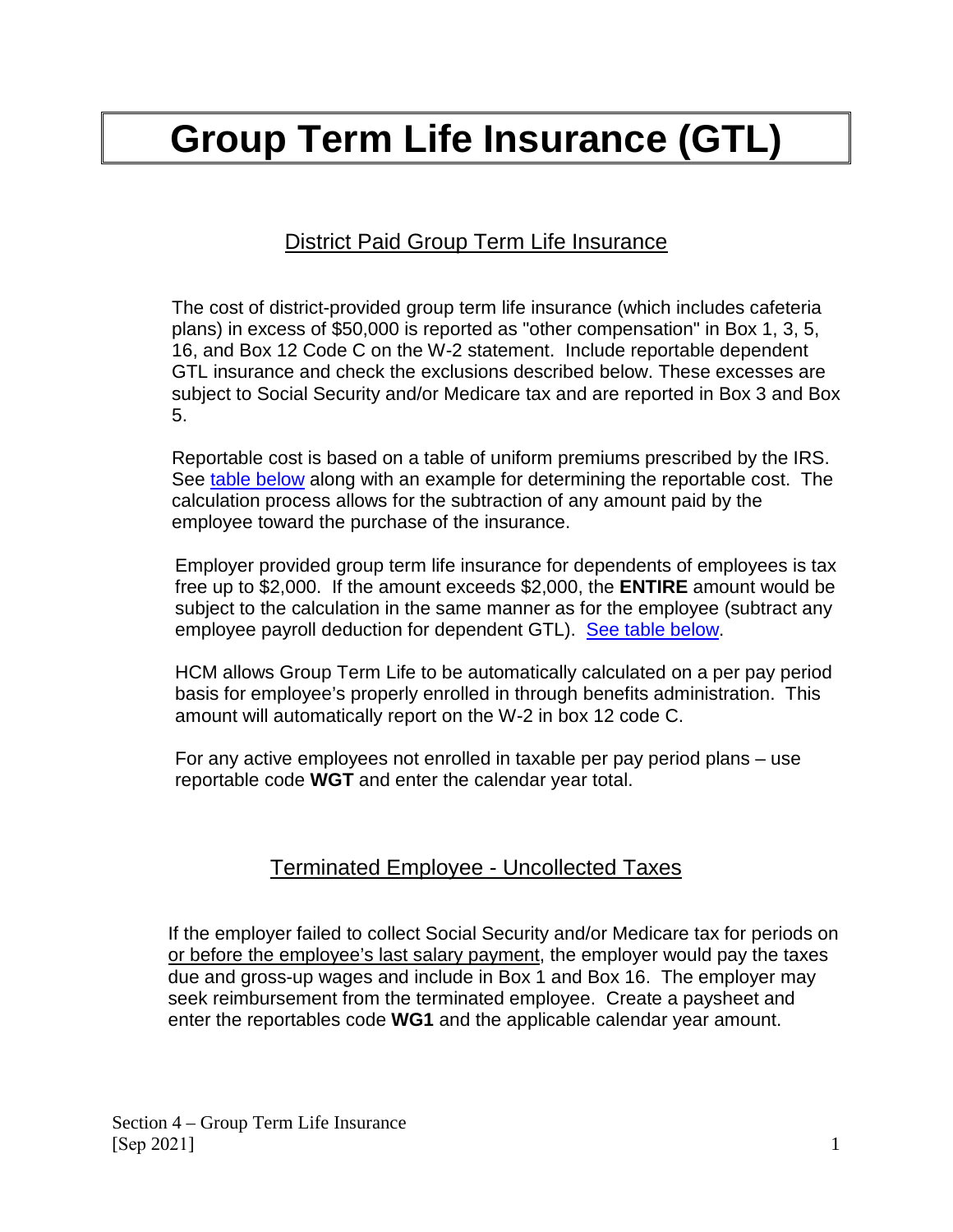## Retired or Former Employee--Continued Coverage

Premiums for "continued coverage" insurance in excess of \$50,000 purchased by the employer for a retired or former employee is subject to Social Security and Medicare taxes. If these taxes are uncollected, they are reported on the W-2 in Box 12 Codes M and N. Create a paysheet and enter the reportables code **WG1** and the applicable calendar year amount.

In either of these situations, the reportable cost is entered in Box 1, 3, 5, and 16.

# Exclusions for GTL Reporting

The following are exceptions where the excess GTL coverage would not be taxable to the employee:

- The beneficiary of the policy is the employer for the entire calendar year.
- The beneficiary of the policy is a charitable organization for the entire calendar year.
- The employee terminates during the year due to a permanent disability.

**NOTE: Flexible Benefit Plans** -- When the GTL insurance in excess of \$50,000 is offered through a **flexible benefit (cafeteria) plan**, the amount includable in gross income (Federal, Social Security, and Medicare taxable income) of the employee who contributes to the cost of the insurance is the greater of:

- The employee's pre-tax contribution toward the purchase of the insurance,
- The insurance cost as determined in the IRS table below.

For more information on GTL, see [IRS Pub.15-B](https://www.irs.gov/pub/irs-pdf/p15b.pdf) and [525.](https://www.irs.gov/pub/irs-pdf/p525.pdf)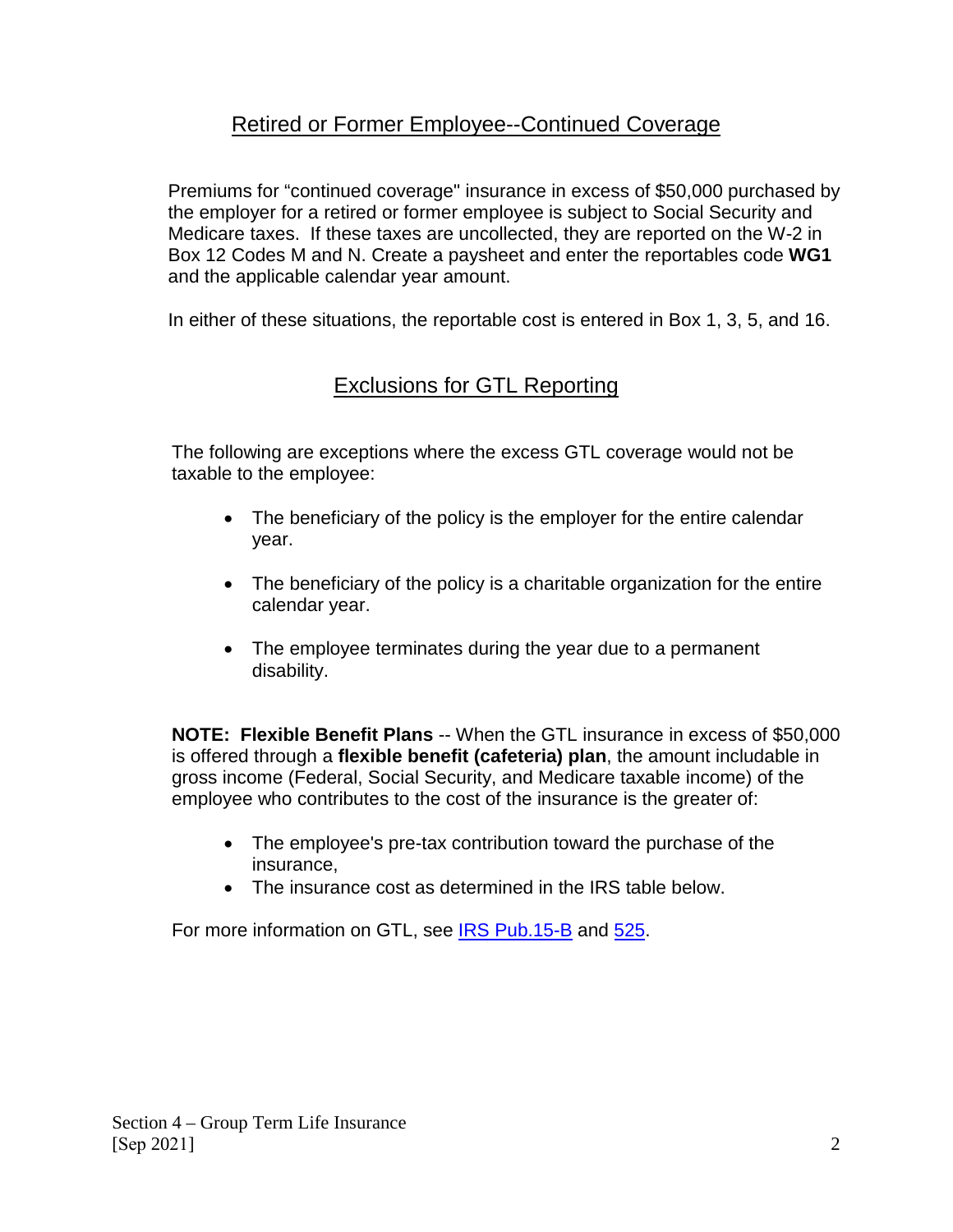#### Other Types of Insurance Premiums

There may be other types of insurance premiums being paid (e.g., whole life or straight life) which are reported as "other compensation". The employer must collect Federal taxes, but Social Security and Medicare taxes do not apply if the plan is intended to benefit employees or their dependents. If the insurance is being purchased as part of a qualified retirement plan, the reporting is done on Form 1099-R not Form W-2.

#### <span id="page-2-0"></span>**GROUP TERM LIFE INSURANCE COST PER \$1,000 OF PROTECTION FOR ONE MONTH**

| *Age                | Cost   |
|---------------------|--------|
| Under <sub>25</sub> | \$0.05 |
| $25 - 29$           | 0.06   |
| $30 - 34$           | 0.08   |
| $35 - 39$           | 0.09   |
| 40 - 44             | 0.10   |
| 45 - 49             | 0.15   |
| 50 - 54             | 0.23   |
| 55 - 59             | 0.43   |
| 60 - 64             | 0.66   |
| 65 - 69             | 1.27   |
| 70 and older        | 2.06   |

*\*Use the employee's age on the last day of the tax year.*

#### **EXAMPLE: Determination of Reportable Cost of excess coverage.**

#### **Step 1** Determine excess coverage:

\$105,000 Total Amount of Coverage (50,000) Exclusion \$ 55,000 Excess Coverage

**Step 2** Determine from the table the yearly cost per \$1,000 of excess coverage.

Section 4 – Group Term Life Insurance [Sep 2021] 3